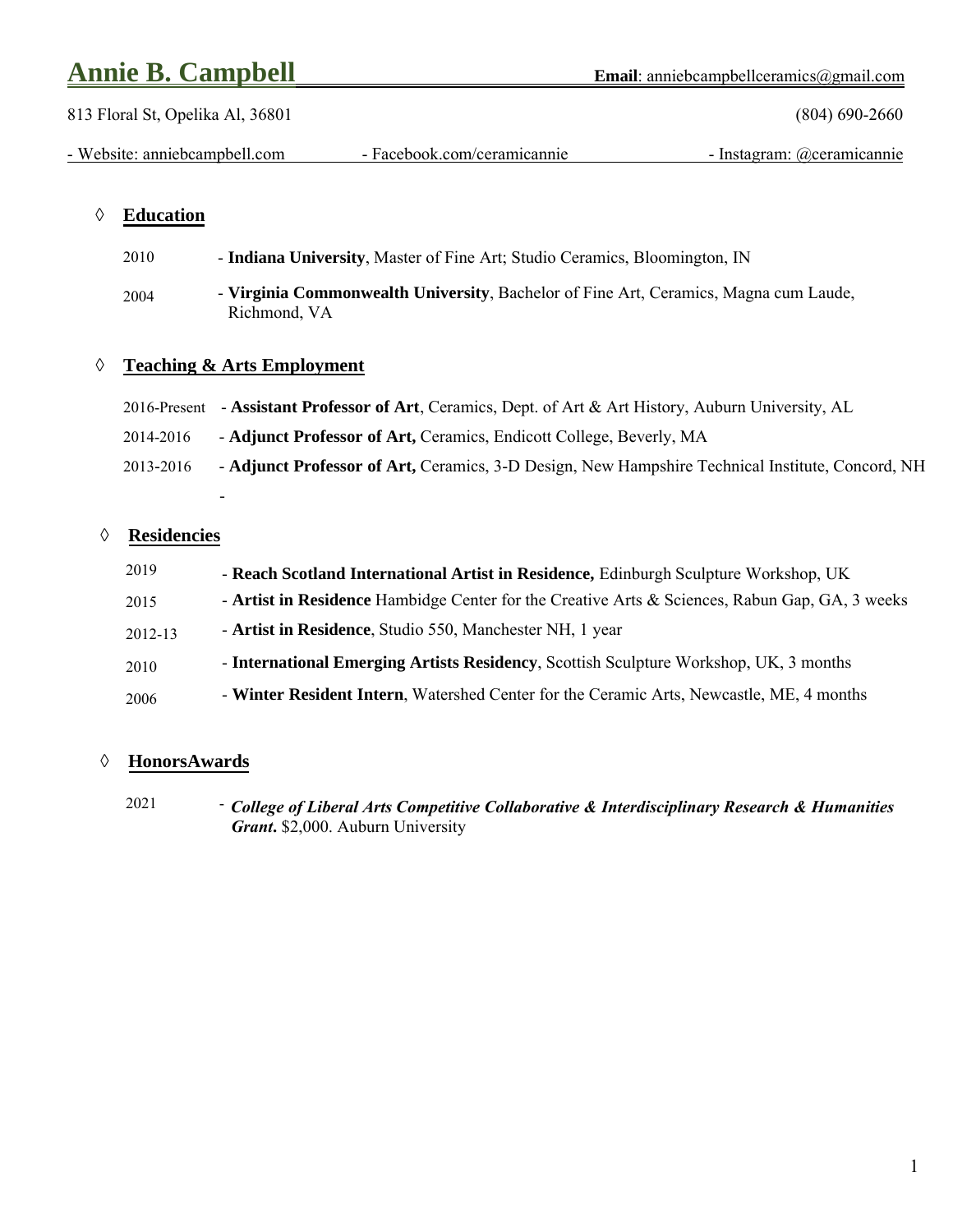| 2020 | - Juror's Award, Sculpture/Hybrid category, 10x10x10 Tieton, International, juried, all-media<br>Exhibition, Mighty Tieton Warehouse Gallery, Tieton, WA                                                    |
|------|-------------------------------------------------------------------------------------------------------------------------------------------------------------------------------------------------------------|
| 2019 | - New Faculty Summer Research Grant, \$6,000. Auburn University, AL                                                                                                                                         |
|      | - New Faculty Semester Research Release, \$1,000. Auburn University, AL                                                                                                                                     |
|      | - Alabama State Prize, ArtFields Southern Arts Festival and Competition, Lake City, SC                                                                                                                      |
| 2018 | - Honorable Mention, First Nations Contemporary Biennial, Tubac Center of the Arts, Tubac, AZ                                                                                                               |
| 2017 | - The Daniel F. Breeden Endowed Grant for Instruction/Travel. Awarded by Auburn<br>University's Biggio Center for the Enhancement of Teaching and Learning. \$2,000.                                        |
| 2015 | - Lillian Thomas Distinguished Fellowship, awarded to an exceptional ceramic artist: Fee waiver<br>& stipend for residency listed above. Hambidge Center for the Creative Arts & Sciences,<br>Rabun Gap, GA |

#### Ī **Solo & 2 Person Exhibitions**

| 2020 | - <b>Kindling</b> , Solo exhibition of ceramic and mixed media sculpture, Eichold Gallery, Spring Hill<br>College, Mobile, AL   |
|------|---------------------------------------------------------------------------------------------------------------------------------|
| 2019 | - Cluster, Projects Space, Edinburgh Sculpture Workshop, UK                                                                     |
| 2018 | - <b>Extracted,</b> Goodwyn Gallery, Auburn University at Montgomery, AL, Featured Artist at the<br>Southern Studies Conference |
| 2017 | - <b>Overburden</b> , Fieldworks Project Space, Auburn University, AL, New faculty solo exhibition.                             |
|      | - Opaque Topographies, Solo Exhibition, Community Clay Center Gallery, Plymouth, NH                                             |
| 2015 | - Exit Show, End-of Residency exhibition with Kate Coppola, Studio 550, Manchester NH                                           |
|      | - Breathe. White. Light, with Christina Pitsch, Soo Rye Gallery, Rye NH                                                         |
| 2013 | - Without Recourse, site-specific installation with Kaitlyn Coppola, Gallery 3S, Portsmouth, NH                                 |
| 2010 | - <b>Bound</b> , MFA Thesis Exhibition, SOFA Gallery, Indiana University, Bloomington, IN                                       |
| 2007 | - DeNatured, Solo Exhibition, Gumenick Family Gallery, Cultural Arts Center at Glen Allen, VA                                   |
|      |                                                                                                                                 |

## **Selected Group Exhibitions**

 2021 - *Current,* Curator and exhibitor, Edinburgh Arts Festival, The White Space Gallery, Edinburgh, UK July 29-Aug 5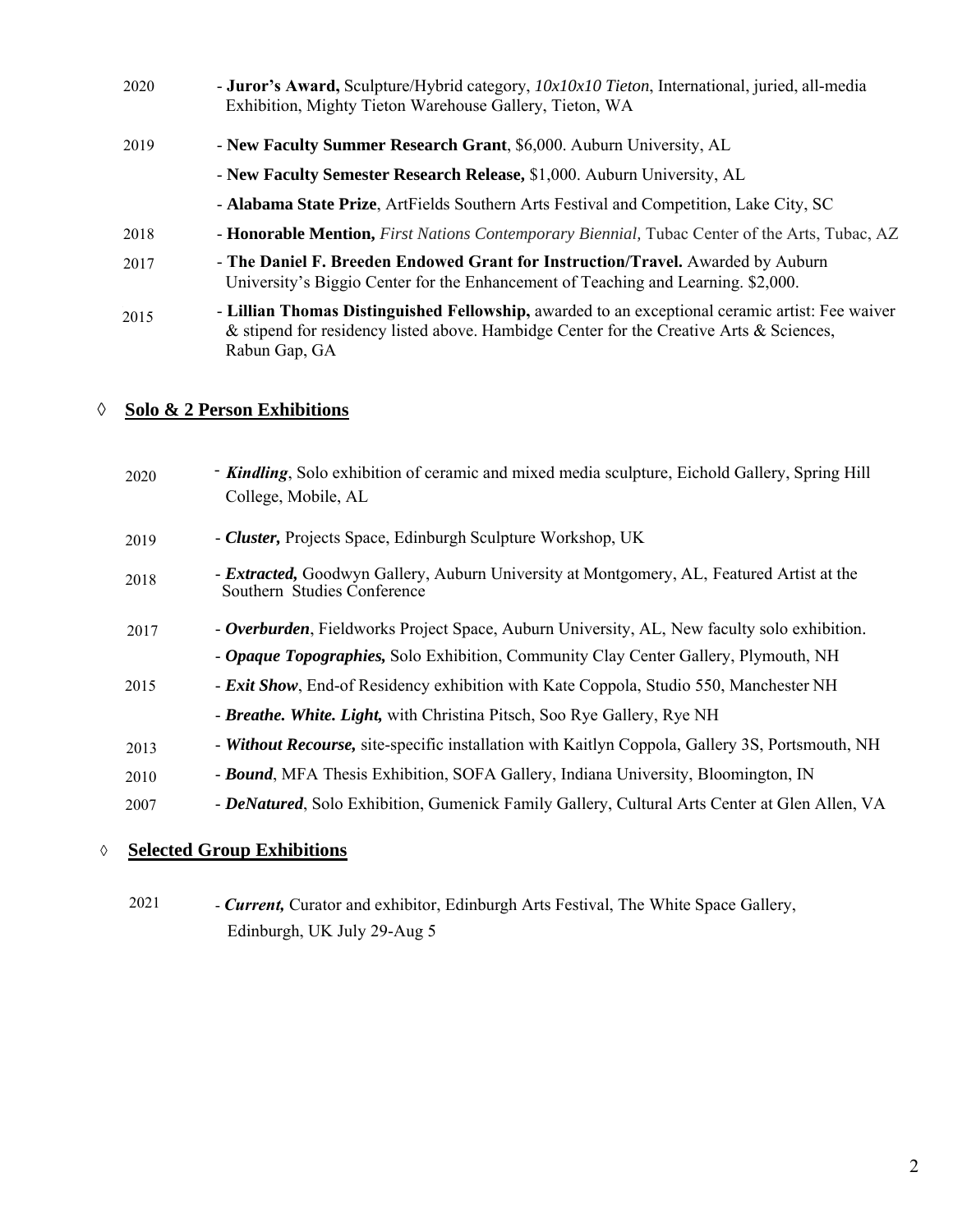|      | - Water Shed, Calvin Morris Gallery, Chelsea, New York City, NY*                                                                                                                                    |
|------|-----------------------------------------------------------------------------------------------------------------------------------------------------------------------------------------------------|
|      | - Art of Healing Exposition, juried all-media, campus-wide, Vanderbilt University, TN                                                                                                               |
|      | - Botanical Abundance, 17 <sup>th</sup> Annual Ceramics Juried Exhibition, National McGroarty Art Center,<br>Tujunga, L.A. County, CA. Juror: CJ Jilek. (Converted to online format due to Covid19) |
| 2020 | - Creep Show II, Clay Center of New Orleans, LA, Juror: Sara Torgison                                                                                                                               |
|      | - 10x Tieton, International, all-media, exhibition of works no larger than 10",<br>Mighty Tieton Warehouse Gallery, Tieton WA. Jurors: Marina Pacini & Timothy Sanderling                           |
|      | - Firing Imagination, Juried international ceramic and glass exhibition, Carnegie Art Center,<br>Turlock, CA (Converted to online format due to Covid19)                                            |
|      | - Groundwork, in conjunction with the 2020 National Council on Education in the Ceramic Arts<br>(NCECA) Conference, Anderson Gallery, Richmond, Va. Invitational *                                  |
|      | - Clay Embodied, in conjunction with the 2020 National Council on Education in the Ceramic Arts<br>(NCECA) Conference, Silos Art Collective, Richmond, Va. Invitational *                           |
| 2019 | - <b>Fired</b> , Hands-on ceramics exhibition designed for the visually impaired, Research Space Gallery,<br>Edinburgh Sculpture Workshop, UK, Invitational                                         |
|      | - Earth Devised, D'Art Center, Norfolk, VA, Juried                                                                                                                                                  |
|      | - ArtFields 2019, Juried City-wide Arts Festival, Lake City, SC                                                                                                                                     |
| 2018 | - Activating the Apparatus, Vol 2, Women of the South, B Complex, Atlanta, GA, Juried                                                                                                               |
|      | - First Nations Contemporary Biennial, Tubac Center of the Arts, Tubac, AZ, Juried                                                                                                                  |
|      | - Gist Street International Ceramics Exhibition in conjunction with the 2018 National Council on<br>Education in the Ceramic Arts (NCECA) Conference, Gist St Gallery, Pittsburgh PA, Invitational  |
| 2017 | - Clay on the Wall, in conjunction with the 2018 Alabama Clay Conference, The Armory Gallery,<br>Montgomery, AL, Invitational                                                                       |
|      | - Nature: Surface, Form, Content, The Clay Studio of Missoula, MT, National juried ceramics<br>exhibition                                                                                           |
|      | - Mama Made, Elizabeth Holden Gallery, Warren Wilson College, Asheville, NC, Invitational                                                                                                           |
|      | - Uncommon Territory; Contemporary Art in Alabama, Montgomery Museum of Art, AL,<br>All-media Invitational                                                                                          |

*- Southern Miss Ceramics National Juried Exhibition*, Gallery of Art and Design, Southern Mississippi University, Hattiesburg, MS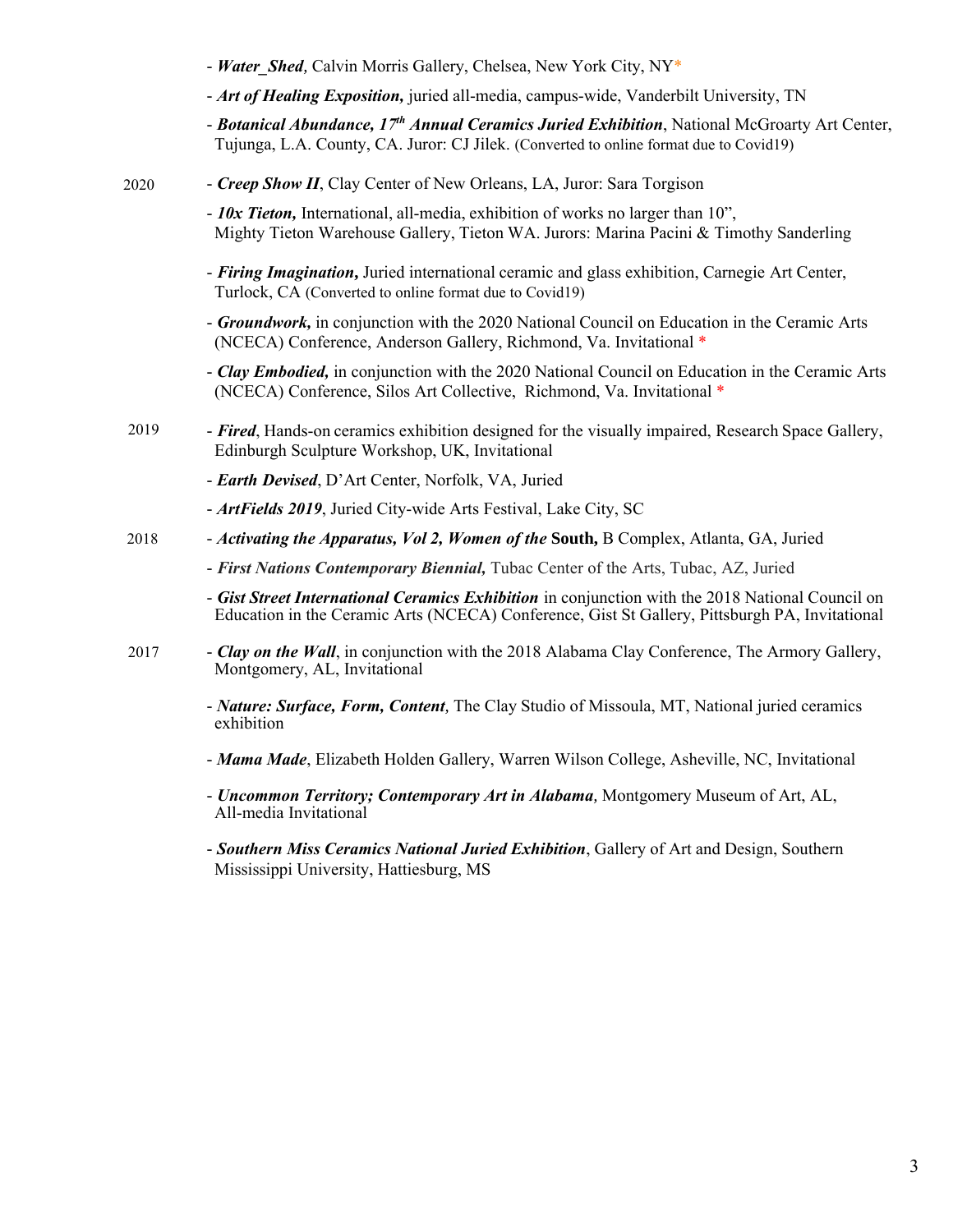| 2016 | - Transformations: Beauty, Color, Form, Heftler Visiting Artist Gallery, Endicott College Beverly,<br>MA, Invitational                                                                                                                                                                                                                                                 |
|------|------------------------------------------------------------------------------------------------------------------------------------------------------------------------------------------------------------------------------------------------------------------------------------------------------------------------------------------------------------------------|
| 2015 | - 5 <sup>th</sup> Annual Workhouse Juried Clay National, Lorton, VA                                                                                                                                                                                                                                                                                                    |
|      | - The Gold Standard; A Decade of VCUArts Alumni, Depot Gallery, Richmond VA, Juried                                                                                                                                                                                                                                                                                    |
|      | - Force of Nature, The Power of the Feminine. Drerup Gallery, Plymouth NH, Juried                                                                                                                                                                                                                                                                                      |
| 2014 | - <i>En MASSe</i> , Juried ceramics exhibition, Mary J. Fifield Art Gallery, Boston, MA<br>- Synthesis, Rocky Neck Art Colony Cultural Art Center, Gloucester, MA, Invitational<br>- Take Another Look, Trompe l'oeil ceramics exhibition, Studio 550, Manchester, NH, Invitational<br>- Wicked, Juried all media exhibition, Fountain Street Fine Art, Framingham, MA |
| 2013 | - Bennachie in the Landscape, NEOS Gallery, Aberdeenshire, Scotland, UK, Invitational<br>- New Hampshire Potter's Guild Biennial Exhibition, Sharon Arts Gallery, Peterborough, NH<br>- Resident Artist Exhibition, Studio 550, Manchester, NH                                                                                                                         |

(\*Postponed or \*cancelled due to COVID19)

## **Lectures and Workshops**

| 2021 | - Gallery Talk, Kindling, Solo Exhibition, Eichold Gallery, Spring Hill College, Mobile, AL<br>Scheduled February/March, date pending due to COIVD         |
|------|------------------------------------------------------------------------------------------------------------------------------------------------------------|
| 2020 | - Virtual Artist's Talk, Edinburgh Sculpture Workshop Monthly Member's Meeting Open Forum                                                                  |
|      | - Virtual Artist's Talk, with <i>Envisionaries</i> and <i>Art Alias</i> , US based online art groups                                                       |
|      | - Virtual Studio Visit, with <i>Fusion, Art and Science Club</i> , based in Edinburgh, UK                                                                  |
| 2019 | <b>- End-of-Residency Gallery Talk, Cluster, Solo Exhibition, Reach Scotland Artist in Residence</b><br>program. Edinburgh Sculpture Workshop, Scotland UK |
|      | - Artist's Talk, Fusion, Art and Science Club, Institute for Advanced Studies in the Humanities,<br>Edinburgh University, UK                               |
|      | - Salon Talk, Presented research and plan for Reach Scotland Artist in Residence program.<br>Edinburgh Sculpture Workshop, Scotland UK                     |
|      |                                                                                                                                                            |

- **Invited Artist's Lecture**: *Disconnected: Exploring the Broken Relationship*